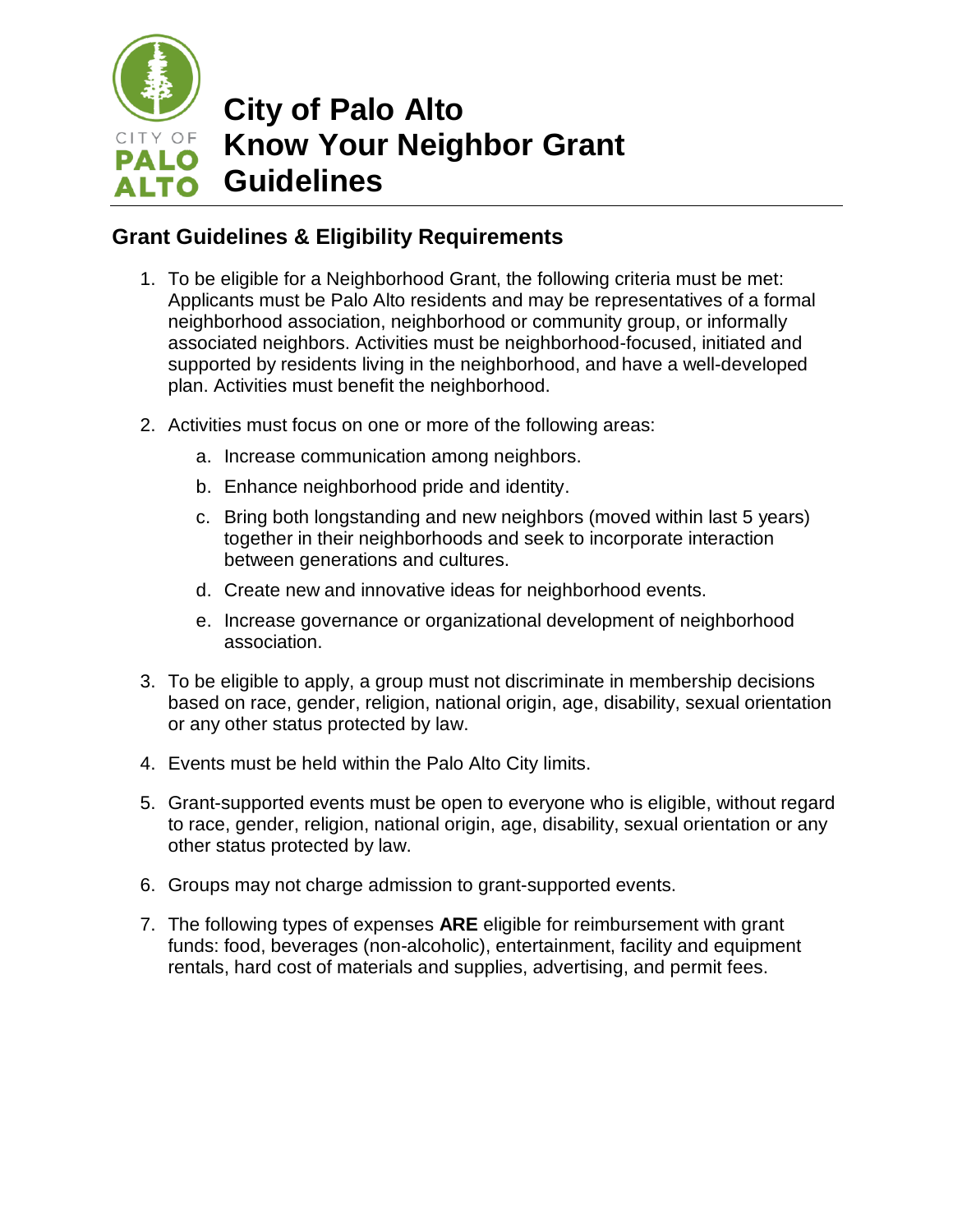- 8. The following expenses **ARE NOT** eligible for reimbursement with grant funds: salaries or stipends for members of the sponsoring group, tobacco products, alcoholic beverages, out of City travel expenses, or any lodging/hotel expenses, private transportation expenses including mileage, gas, insurance, car rentals, restaurant/catered/food truck meals, gift cards, routine operating expenses and ongoing programs or services, supplies and materials that benefit an individual or homeowner verses a neighborhood, political campaigns, regular neighborhood association or homeowner meetings, items not specified in the grant application.
- 9. Projects may require permits depending upon the activity planned. The applicant is responsible for obtaining all applicable City permits that apply to the planned activity.
- 10. Applicants must submit a completed and signed copy of the application to be considered.

## **Evaluation Criteria**

Grant applications will be evaluated on the criteria listed below:

- 1. Does the activity/event focus on one or more of the following five areas?
	- a. Increase communication among neighbors.
	- b. Enhance neighborhood pride and identity.
	- c. Bring both longstanding and new neighbors (moved within last 5 years) together in their neighborhoods and seek to incorporate interaction between generations and cultures.
	- d. Create new and innovative ideas for neighborhood events.
	- e. Increase governance or organizational development of neighborhood association.
- 2. Does the activity/event meet the eligibility requirements outlined above?
- 3. Is the work plan well developed (clear tasks, adequate resources allocated, community or organization need addressed)?
- 4. If for neighborhood association training, how does training increase governance and organization leadership of your association?